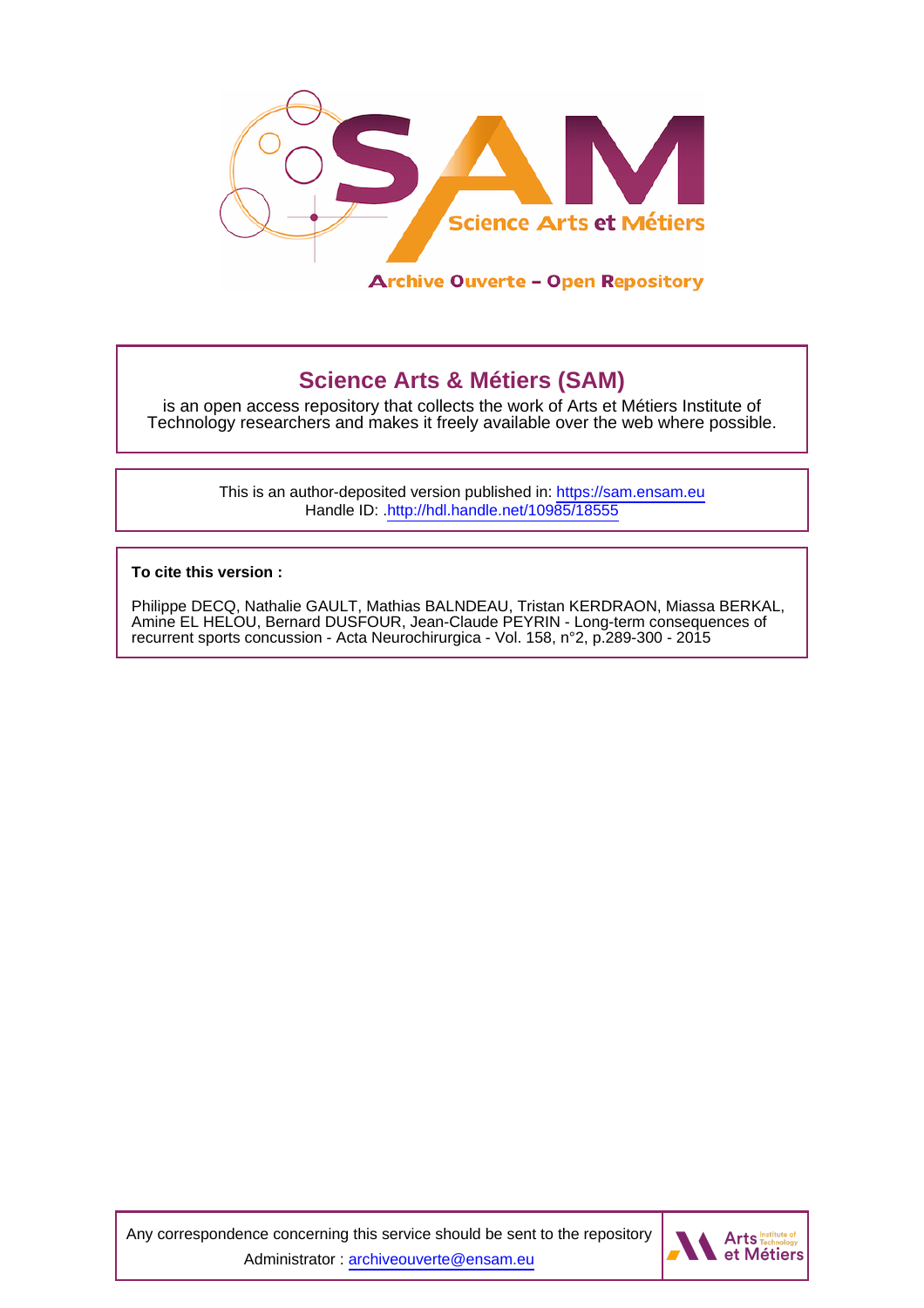## Long-term consequences of recurrent sports concussion

Philippe Decq<sup>1,3,7</sup> • Nathalie Gault<sup>2</sup> • Mathias Blandeau<sup>1,3</sup> • Tristan Kerdraon<sup>1,3</sup> • Miassa Berkal<sup>1,3</sup> · Amine ElHelou<sup>4</sup> · Bernard Dusfour<sup>5</sup> · Jean-Claude Peyrin<sup>6</sup>

#### Abstract

Background Recurrent concussions are suspected to promote the development of long-term neurological disorders. The study was designed to assess the prevalence of major depressive disorder, mild cognitive disorders and headache in a population of retired high-level sportsmen and rugby players and to study the link between scores evaluating these disorders and the number of reported concussions (RCs).

Methods A total of 239 retired rugby players (RRPs) and 138 other retired sportsmen (ORSs) who had reached the French national or international championship level between 1985 and 1990 filled in a self-administered questionnaire describing their sociodemographic data, comorbidities and reported history of RC. A phone interview was then conducted using validated questionnaires for the detection of major depressive disorder (PHQ-9), mild cognitive disorders (F-TICS-m) and headache (HIT-6).

 $\boxtimes$  Philippe Decq philippe.decq@aphp.fr

- <sup>1</sup> Georges Charpak Human Biomecanics Institute, Arts et Métiers ParisTech, Paris, France
- <sup>2</sup> Assistance Publique Hôpitaux de Paris, Epidemiology and Clinical Research Department, Beaujon Hospital, Clichy, France
- <sup>3</sup> Assistance Publique Hôpitaux de Paris, Department of Neurosurgery, Beaujon Hospital, Clichy, France
- <sup>4</sup> Institut du Cerveau et de la Moelle Épinière, Paris, France
- <sup>5</sup> Ligue Nationale de Rugby, Paris, France
- <sup>6</sup> Fédération Française de Rugby, Marcoussis, France
- <sup>7</sup> René Diderot Paris 7 Medical University, Paris, France

Results RRPs reported a higher number of RCs than ORSs  $(p<0.001)$ . A higher rate of major depressive disorder (PHQ-9 score >9) was observed among RRPs compared to ORSs (9% versus 6%) ( $p=0.04$ ), and the PHQ-9 score increased with the number of RCs regardless of the type of sport  $(p=0.026)$ . A higher rate of mild cognitive disorders (TICSm score  $\leq$ 30) was observed in RRPs compared to ORSs (57% versus  $40\%, p=0.005$ , but no association was found with the number of RC. The HIT-6 score increased with the number of RCs  $(p=0.019)$ 

Conclusions More than 20 years after the end of their career, RRPs present higher rates of depression and lower F-TICS-m scores in favor of mild cognitive impairment compared with ORSs. PHQ-9 and HIT-6 scores were significantly associated with the number of RCs.

Keywords Concussion . Rugby . Depression . Cognitive disorder . Headache

#### Introduction

According to the American Congress of Rehabilitation Medicine, mild traumatic brain injury is defined as " $a$ traumatically-induced physiologic disruption of brain function including: any period of loss of consciousness <30 min; any loss of memory  $\leq$  24 h; any alteration in mental state at the time of the accident; and focal neurological deficits that may or may not be transient  $[1]$  $[1]$ . The term "concussion" is generally used in the context of sports. The most recent international consensus conference on concussion in sport [[28\]](#page-11-0) established a definition of concussion that reflects the complexity of an apparently "benign" phenomenon that can be briefly described as sudden, transient brain dysfunction following a direct or transmitted blow to the head, which remains one of the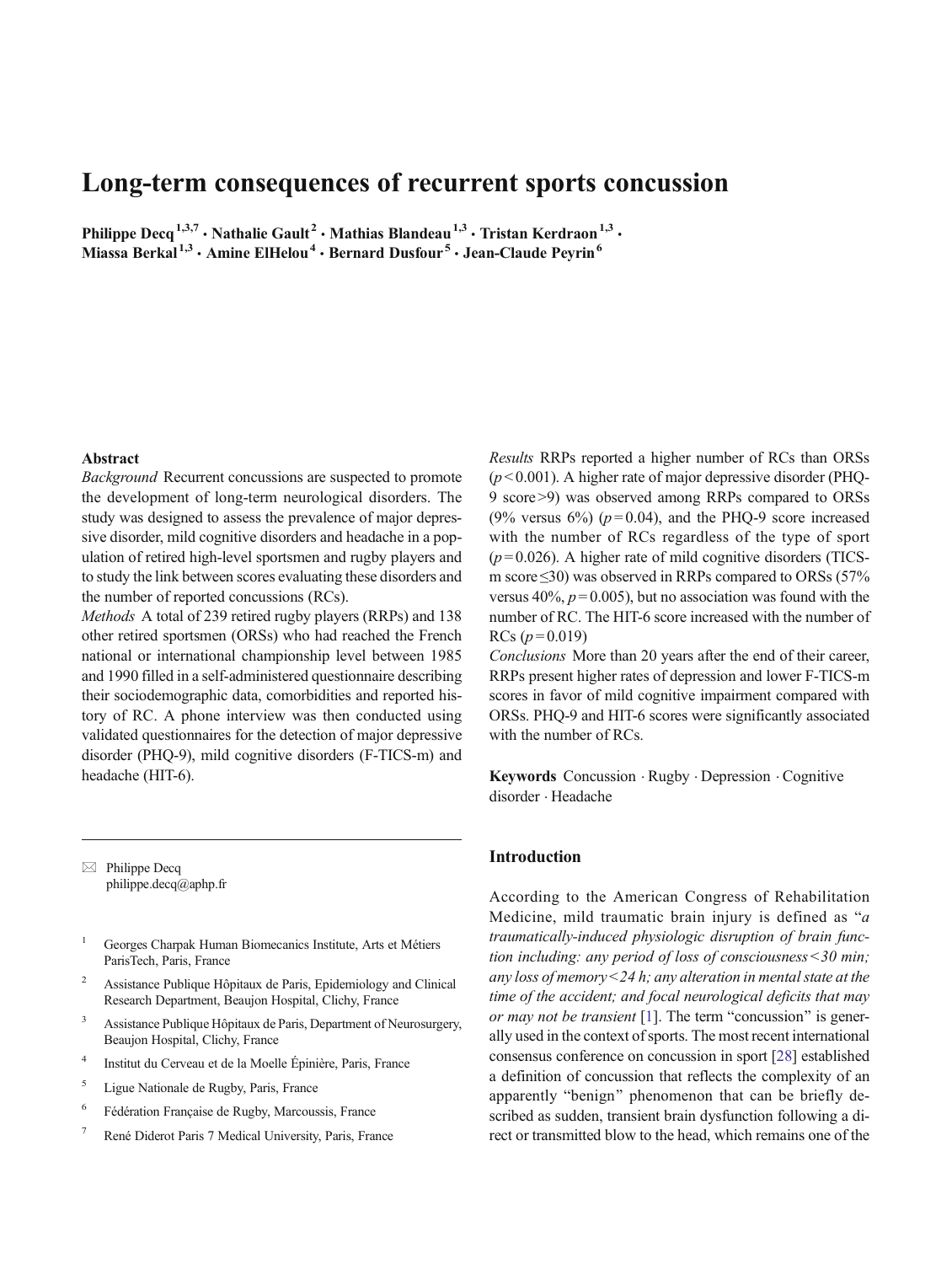most difficult forms of sports injury to diagnose, evaluate and manage, as no clinical or complementary diagnostic test is currently available to reliably and immediately confirm the diagnosis [\[2](#page-11-0), [25](#page-11-0), [26,](#page-11-0) [28\]](#page-11-0).

The incidence of concussion in sport varies according to the type of sport, but is higher for so-called collision sports, such as American football or ice hockey [\[8](#page-11-0), [14](#page-11-0), [21](#page-11-0), [35\]](#page-11-0). The Center for Disease Control and Prevention has estimated that about 135,000 patients with sports concussion attend emergency departments each year in the USA [\[19](#page-11-0)]. The incidence of concussion during rugby matches ranges from 4.1 to 8 concussions per 1,000 player-hours [\[13](#page-11-0), [15](#page-11-0)]. Only one study has recorded the number of head impacts (linear accelerations >10 G) observed during rugby matches and reported a mean of  $564 \pm 618$  impacts per player over the season and a mean of  $95 \pm 133$  impacts per player per match [[16](#page-11-0)].

Head impacts, some of which are responsible for clinical concussions, therefore appear to be an inevitable aspect of this type of sport without any apparent sequelae, leading these accidents to be generally considered benign. Only 5 to 10% of players with concussion have persistent symptoms more than 10 days after the event, which usually completely resolve over a period of several weeks [\[22\]](#page-11-0). However, the critical issue is to determine whether repeated concussions can be partly or completely responsible for longer term neurological disorders, such as:

- Depressive disorders: Recent studies in a population of retired American football players (mean age:  $53.8 \pm 13.4$ years, mean duration of professional career:  $6.6 \pm 3.6$ years) have retrospectively revealed a statistical association between the number of reported concussions and frequency of depressive episodes, although the global frequency of depressive disorders reported in this population is comparable to that observed in the general population [\[9](#page-11-0)]. Retired sportsmen who report one or two episodes of concussion appear to be exposed to a 1.5-fold higher risk of depression than sportsmen with no history of concussion. The risk of depression is increased threefold in sportsmen reporting three or more concussions during their career[\[11](#page-11-0)].
- Headache: Headache is frequent after concussion and constitutes one of the key symptoms of the diagnosis of post-concussion syndrome [\[4](#page-11-0), [30](#page-11-0)]. Chronic posttraumatic headache is defined as secondary headache in the International Classification of Headache Disorders (ICHD-2) [[12](#page-11-0)]. Its incidence is poorly defined, and its pathophysiology and potential link with the development of neurodegenerative disease remain controversial [\[36\]](#page-12-0).
- Mild cognitive disorder: The same type of retrospective survey conducted among 513 retired American football players showed that 35% of them presented an SF-36

Mental Component Summary (MCS) score compatible with possible mild cognitive disorder, and the degree of cognitive impairment increased with the number of reported concussions [[10\]](#page-11-0), but this group of sportsmen was not compared with a control group.

– Neurodegenerative disease: A history of serious head injury has been identified for many years as a risk factor for the development of neurodegenerative disease, especially in epidemiological studies of Alzheimer's disease [[31](#page-11-0)]. Regarding concussion, a study of causes of death in a population of 3,439 American football players who had played between 1959 and 1988 revealed an excess mortality due to Alzheimer's disease (standardized mortality ratio  $SMR = 3.86$ ), amyotrophic lateral sclerosis (SMR = 4.31) and Parkinson's disease (SMR 1.69) compared to the general population [\[20\]](#page-11-0). However, it should be stressed that in this study, the overall mortality was very low compared to that of the general population (SMR =  $0.53$ ). Finally, chronic post-traumatic encephalopathy (CTE) has been described for a long time in boxers, for the first time by H. Martland in 1928, although the term was published for the first time only in 1947 by Critchley [[6\]](#page-11-0). Recently, a number of clinical cases and autopsy series have been published concerning sports other than boxing, particularly American football, reopening the debate on the causal relationship between CTE and recurrent concussion [[3,](#page-11-0) [29](#page-11-0), [32,](#page-11-0) [33](#page-11-0)].

In the absence of prospective epidemiological studies able to establish an indirect or direct relationship between recurrent concussion and these disorders, there are many unresolved controversies that need to be considered very cautiously [\[27](#page-11-0)]. Although American football is a sport derived from rugby, to our knowledge no studies have yet been published on the possibility of long-term neurological disorders secondary to rugby injuries.

The purpose of this study was to compare a population of retired rugby players with a population of other retired sportsmen in terms of the prevalence of depressive disorders, mild cognitive disorders and headache and to study the link between scores evaluating these disorders and the number of reported concussions.

## Material and methods

## Design

We conducted a cross-sectional study comparing exposure to recurrent concussion in sports and the incidence of depressive disorders, mild cognitive disorders, fluency disorders and headache.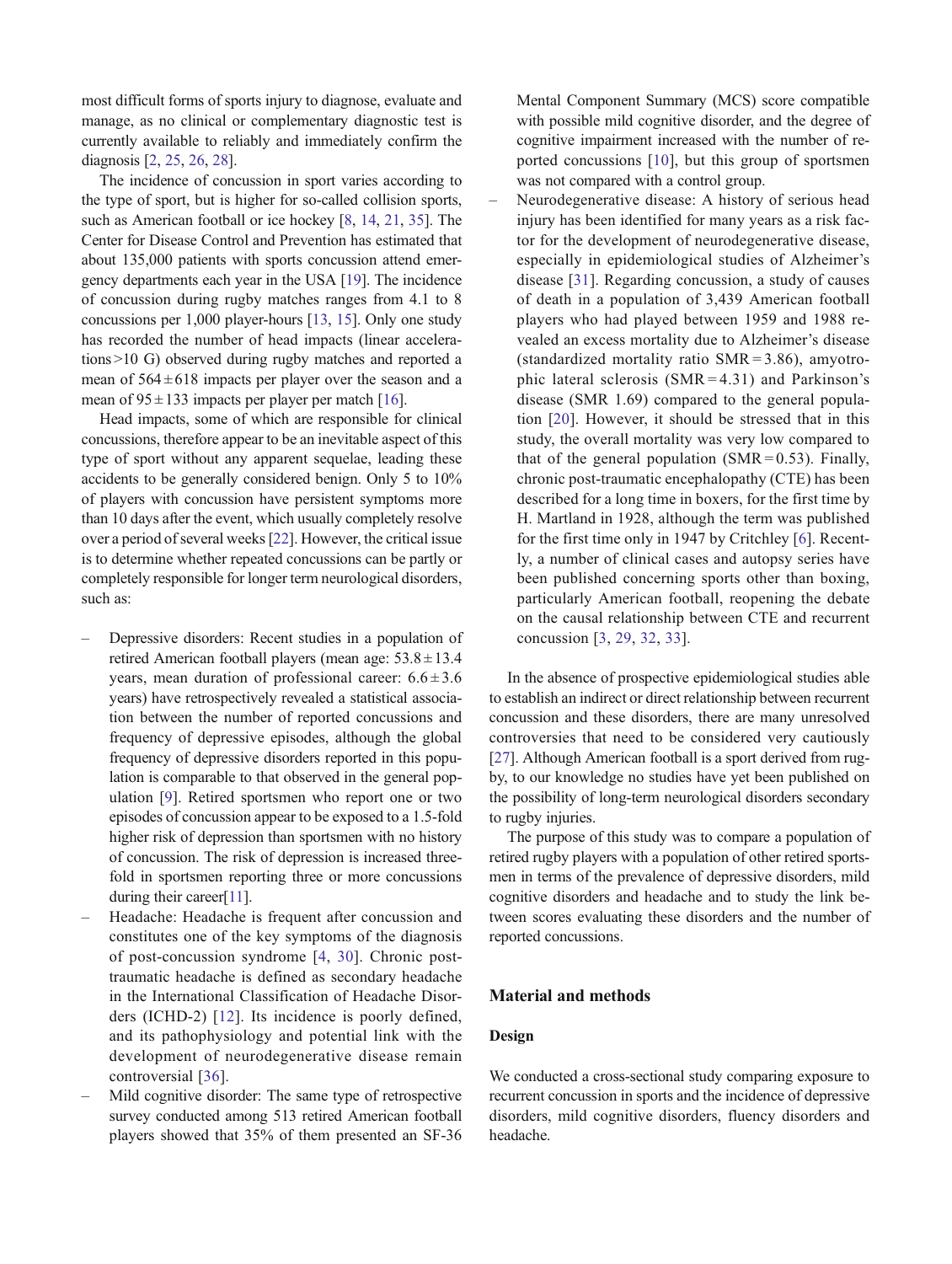#### Study populations

This study included retired, French mother tongue, high-level sportsmen, aged 45 to 65 years, who had played sports for at least 10 years and had reached the national or international championship level between 1985 and 1990, divided into two groups:

Rugby (exposed) group Composed of retired rugby players who had reached the first division championship level in France between 1985 and 1990: 1,491 rugby players who had played for 24 clubs were identified from game sheets; 1,047 sportsmen (RRPs) were contacted. Finally, 524 were invited by letter to participate, and 239 (response rate: 46%) agreed to participate in the study. This group was considered to be exposed to a risk of recurrent concussion.

Other sports (control) group Composed of other retired sportsmen (ORSs) registered on "high-level" lists between 1985 and 1990: 1,164 sportsmen were identified by the French Ministry of Sports. Eighteen of the 41 sports federations to which these sportsmen belonged agreed to participate in the study representing 637 sportsmen; 455 were invited by letter to participate (71%), and 138 (response rate: 30%) agreed to participate in the study. This group was considered to be exposed to a lower risk of recurrent concussion.

#### Study procedure

#### We conducted a two-phase study

First, a self-administered questionnaire was sent to the subjects with an invitation to make a telephone appointment for the second step of the study. When the subject agreed to participate, he returned the completed questionnaire indicating sociodemographic and lifestyle data, comorbidities and the history of reported concussion.

Second, a telephone conversation was conducted by an interviewer specifically devoted to this survey, with the use of validated questionnaires to explore depressive disorders (PHQ-9 score) [\[17](#page-11-0), [23](#page-11-0)], mild cognitive disorders (F-TICS-m score) [\[5,](#page-11-0) [18,](#page-11-0) [39](#page-12-0)], fluency disorders (Isaacs Set Test) [[37](#page-12-0)] and headache severity (HIT-6 score) [\[24,](#page-11-0) [40\]](#page-12-0).

The PHQ-9 score was further categorized as follows: minimal depressive disorder (PHQ-9: 0 to 4), mild depressive disorder (PHQ-9: 5 to 9), moderate depressive disorder (PHQ-9: 10 to 14), moderately severe depressive disorder (PHQ-9 15 to 19) and severe depressive disorder (PHQ-9: 20 to 27). A PHQ-9 score >9 was considered to be compatible with major depressive disorder [[17,](#page-11-0) [41](#page-12-0)].

ATICS-m score ≤30 was considered to be compatible with mild cognitive disorder [\[5](#page-11-0)].

The severity of the headache and its impact on daily life were further categorized as follows: little or no impact on daily life (HIT-6≤49), some impact on daily life (HIT-6: 50 to 55), substantial impact on daily life (HIT-6: 56 to 59) and severe impact on daily life (HIT-6 $\geq$ 60) [\[40\]](#page-12-0). An HIT-6 score  $\geq$ 50 was subsequently considered to be compatible with disabling headache.

#### Ethics

Subjects provided their consent to participate in the study. The study obtained a positive opinion from the institutional review board (CEERB PARIS NORD no. 14–048) and authorization from the French data protection authorities (CCTIRS no. 13– 096 and CNIL no. 913132).

#### Statistical analysis

Qualitative variables are expressed as the number and percentage. Quantitative variables are expressed as median and interquartile range as well as mean and standard deviation.

Associations between the number of reported concussions and the PHQ-9, TICS-m, HIT-6 and Isaacs scores were studied successively by univariate linear regression models.

Multivariate analyses were then conducted to adjust for the sport group and factors that were associated with the scores in univariate analyses with a p-value < 0.20 as well as clinically relevant ones. The results are reported in the form of unadjusted and adjusted regression coefficients with their 95% confidence interval.

Statistical analysis was performed with R software, version 2.12.0 (The R Foundation for Statistical Computing).

## **Results**

#### Results of the self-administered questionnaire

#### General description of the population

The study population comprised 377 retired sportsmen whose general characteristics are presented according to sport group in Table [1](#page-4-0). The ORSs participated in various disciplines (athletics, badminton, canoeing, horseback riding, rock climbing, fencing, golf, weightlifting, swimming, paragliding, pelota, skiing, squash, table tennis, archery, triathlon, sailing and gliding). One hundred thirty-three (56%) of the sportsmen were forwards and 106 (44%) were backs.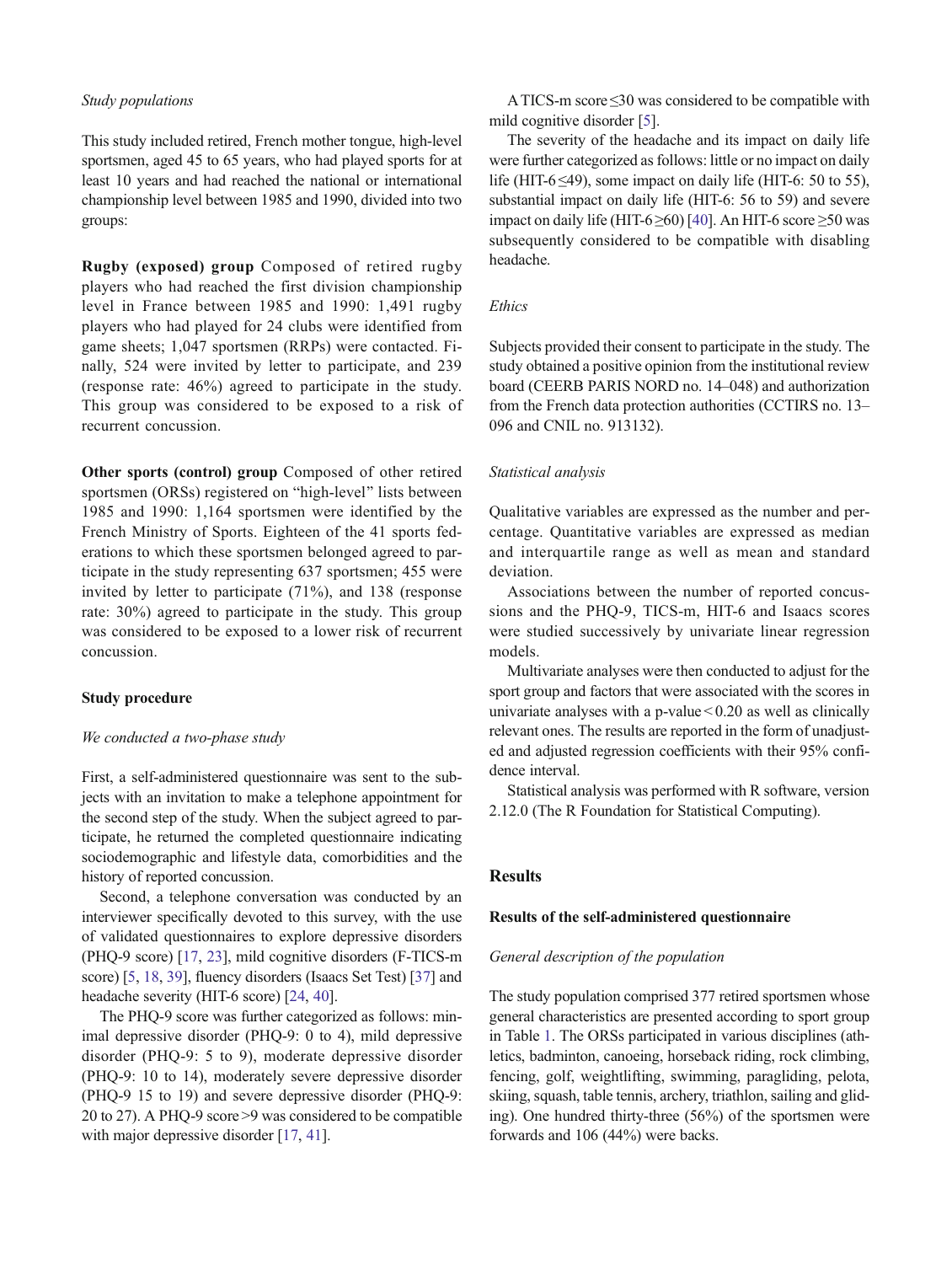<span id="page-4-0"></span>Table 1 General characteristics of the study population [data are reported as  $n$  (%) unless otherwise specified]

|                                        |                                                                                                               | Other sports<br>$N = 138$ | Rugby<br>$N = 239$        | p-value |
|----------------------------------------|---------------------------------------------------------------------------------------------------------------|---------------------------|---------------------------|---------|
| Age (years) median [IQR]               |                                                                                                               | 52 [49-55]                | 52 [49-55.75]             | 0.952   |
| BMI (kg/m <sup>2</sup> ) median [IQR]  |                                                                                                               | 24.35 [22.77-26.48]       | 28.38 [26.12-30.86]       | < 0.001 |
| Higher education                       |                                                                                                               | 84 (61.76)                | 121(51.05)                | 0.045   |
| Occupational status                    | Full-time employment<br>Retired                                                                               | 122 (89.05)<br>6(4.38)    | 204 (86.08)<br>18 (7.59)  | 0.474   |
|                                        | Other                                                                                                         | 9(6.56)                   | 15 (6.32)                 |         |
| Marital status                         | Marital status (married,<br>civil union, de facto)                                                            | 115(83.33)                | 200 (83.68)               | 0.940   |
|                                        | Other                                                                                                         | 23 (16.66)                | 39 (16.31)                |         |
| Lifestyle and medical history          |                                                                                                               |                           |                           |         |
| Smoking                                | Current or former smoker                                                                                      | 52 (37.68)                | 82 (34.31)                | 0.510   |
| Alcohol (frequency)                    | 0 to 3 times a month<br>11 to 4 times a week                                                                  | 34 (24.64)<br>61 (44.2)   | 74 (30.96)<br>117 (48.95) | 0.047   |
|                                        | Daily or almost daily                                                                                         | 43 (31.16)                | 48 (20.08)                |         |
| Alcohol (intensity) 5 glasses in 1 day |                                                                                                               | 93 (71.54)                | 207 (88.09)               | < 0.001 |
| Presence of impaired exercise capacity |                                                                                                               | 7(5.11)                   | 29 (12.18)                | 0.025   |
| Reported neurological disease          |                                                                                                               | $5(3.68\%)$               | 7(2.93)                   | 0.763   |
| Reported chronic disease               |                                                                                                               | 14(10.14)                 | 26 (10.88)                | 0.824   |
| Reported depressive episodes           |                                                                                                               | 17(12.32)                 | 30(12.61)                 | 0.936   |
| Ongoing antidepressant therapy         |                                                                                                               | 4(2.9)                    | 6(2.51)                   | 0.999   |
| Perceived state of health              |                                                                                                               |                           |                           | < 0.001 |
|                                        | Poor                                                                                                          | 2(1.48)                   | 9 (3.81)                  |         |
|                                        | Good                                                                                                          | 42 (31.11)                | 117 (49.58)               |         |
|                                        | Very good                                                                                                     | 66 (48.89)                | 87 (36.86)                |         |
|                                        | Excellent                                                                                                     | 25 (18.52)                | 23 (9.75)                 |         |
| History of reported concussion         |                                                                                                               |                           |                           |         |
| Total number of reported concussions   |                                                                                                               |                           |                           |         |
| Median [IQR]                           |                                                                                                               | $0 [0 - 0]$               | $2$ [1-3]                 | < 0.001 |
| Mean (SD)                              |                                                                                                               | 0.68(1.83)                | 3.1(5.01)                 |         |
|                                        | None                                                                                                          | 104 (75.91)               | 54 (22.69)                | < 0.001 |
|                                        | $1 \text{ or } 2$<br>3 or more                                                                                | 21 (15.33)<br>12 (8.76)   | 90 (37.82)<br>94 (39.5)   |         |
|                                        | Number of reported concussions with loss of consciousness (among subjects who reported at least 1 concussion) |                           |                           |         |
| Median [IQR]                           |                                                                                                               | $1[1-3]$                  | $1 [0-2]$                 |         |
| Mean (SD)                              |                                                                                                               | 1.64(1.39)                | 1.51(2.68)                |         |
|                                        | Number of reported concussions with loss of memory (among subjects who reported at least 1 concussion)        |                           |                           |         |
| Median [IQR]                           |                                                                                                               | $0 [0-1]$                 | $0 [0-1]$                 |         |
| Mean (SD)                              |                                                                                                               | 0.76(1.15)                | 0.87(1.33)                |         |

Morphometric data show that RRPs had a significantly higher BMI than other retired sportsmen

poorer perceived state of health (9% reported an excellent state of health versus 18%).

## Lifestyle and medical history

Daily alcohol consumption was reported more frequently by other retired sportsmen than RRPs (31% versus 20%), but more RRPs reported heavy drinking (5 glasses a day) than ORSs (88% versus 71%). RRPs more frequently reported impaired exercise capacity than ORSs (12% versus 5%) and a

## History of reported concussion

RRPs reported significantly more concussions than other retired sportsmen. The severity of reported concussions was comparable between the two groups in terms of loss of consciousness and loss of memory. Finally, 18% of RRPs and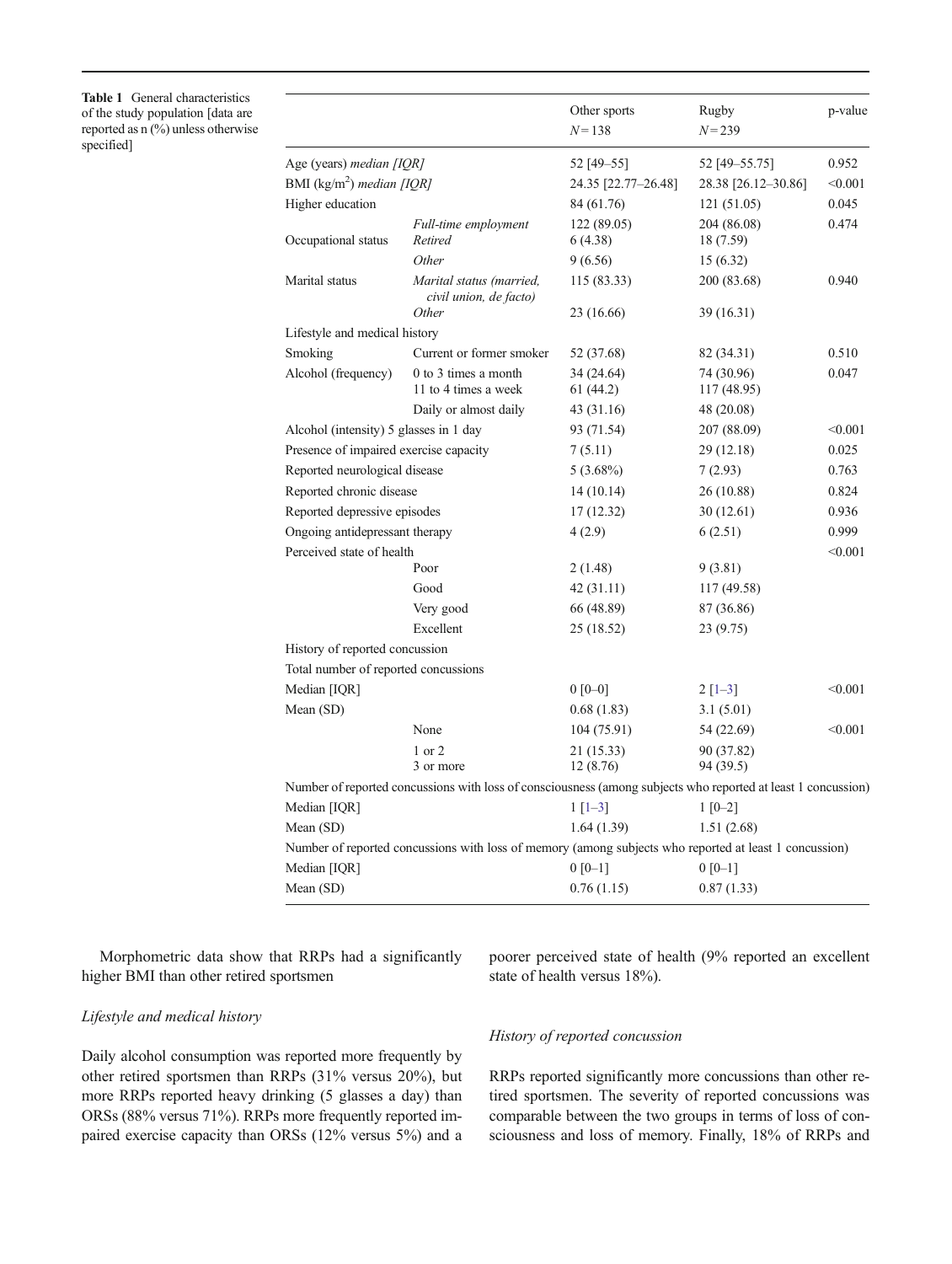<span id="page-5-0"></span>12% of ORSs reported concussions occurring in a context other than sports.

## Results of the telephone survey

## Factors associated with the PHQ-9 score

The distribution of the PHQ-9 score is reported in Table 2 and Figs. [1](#page-6-0) and [2.](#page-6-0)

We showed that the median PHQ-9 score was higher in RRPs than other retired sportsmen, and a higher proportion of RRPs reported major depressive disorders (PHQ-9 score > 9) than ORSs  $(p=0.04)$ .

Table 2 Neuropsychological characteristics of the population [data are reported as  $n(\%)$  unless otherwise specified]

## Concussions and PHQ-9 score

The PHQ-9 score increased with the number of reported concussions regardless of the type of sport performed (Table [3,](#page-6-0) Fig. [3](#page-6-0)).

This trend was found to be significant after adjustment in multivariate analysis. History of depressive episodes and perceived state of health were factors independently associated with the PHQ-9 score: subjects with a history of depressive episodes reported higher PHQ-9 scores than those without a history of depressive episodes; similarly, subjects with a less favorable perceived state of health reported higher PHQ-9 scores than others (Table [4\)](#page-7-0).

|                                                         | Other sports    | Rugby        | p-value |
|---------------------------------------------------------|-----------------|--------------|---------|
|                                                         | $N = 138$       | $N = 239$    |         |
| PHQ-9 score                                             |                 |              |         |
| Median [IQR]                                            | $2[0-4]$        | $3[1-5]$     | 0.002   |
| Mean (SD)                                               | 2.81(3.23)      | 3.83 (3.55)  |         |
| Minimal depressive disorder (PHQ-9: 0 to 4)             | 96 (80.67)      | 149 (67.7%)  |         |
| Mild depressive disorder (PHQ-9: 5 to 9)                | 15(12.61)       | 50 (22.73)   |         |
| Moderate depressive disorder (PHQ-9: 10 to 14)          | 8(6.72)         | 19 (8.64)    |         |
| Moderately severe depressive disorder (PHQ-9: 15 to 19) | 0(0)            | 2(0.91)      |         |
| Severe depressive disorder (PHQ-9: 20 to 27)            | 0(0)            | 0(0)         |         |
| Depressive disorders (PHQ-9>9)                          | $8(6.72\%)$     | 21 (9.55%)   | 0.375   |
| TICS-m SCORE                                            |                 |              |         |
| Median [IQR]                                            | 31 [29-34]      | 30 [28-32]   | 0.007   |
| Mean (SD)                                               | 31.26 (3.56)    | 30.24 (3.54) |         |
| Mild cognitive disorders (TICS- $m \leq 30$ )           | 46 (40.35%)     | 116 (56.59%) | 0.005   |
| Total Isaacs score                                      |                 |              |         |
| Number of cited words                                   |                 |              |         |
| Median [IQR]                                            | 37 [35-39]      | 38 [35-39]   | 0.6457  |
| Mean (SD)                                               | 36.96 (2.87)    | 36.86 (3.2)  |         |
| Number of repetitions                                   |                 |              |         |
| Median [IQR]                                            | $0 [0 - 0.75]$  | $0[0-1]$     | 0.8825  |
| Mean (SD)                                               | 0.3(0.48)       | 0.55(1.8)    |         |
| Number of errors                                        |                 |              |         |
| Median [IQR]                                            | $2$ [0.25-2.75] | $1 [0-2]$    | 0.2804  |
| Mean (SD)                                               | 1.7(1.42)       | 1.22(1.23)   |         |
| HIT-6 score                                             |                 |              |         |
| Median [IQR]                                            | 36 [36-40]      | 38 [36-44]   | 0.084   |
| Mean (SD)                                               | 40.08 (7.07)    | 41.03 (7.16) |         |
| Impact of headache                                      |                 |              |         |
| Little or no impact on daily life (HIT- $6 \leq 49$ )   | 102(87.18)      | 185 (84.47)  |         |
| Some impact on daily life (HIT-6: 50 to 55)             | 9(7.69)         | 20(9.13)     |         |
| Substantial impact on daily life (HIT-6: 56 to 59)      | 3(2.56)         | 8(3.65)      |         |
| Severe impact on daily life (HIT- $6 \ge 60$ )          | 3(2.56)         | 6(2.74)      |         |
| Disabling headache (HIT- $6 \geq 50$ )                  | 15 (12.82)      | 34 (15.53)   | 0.503   |
|                                                         |                 |              |         |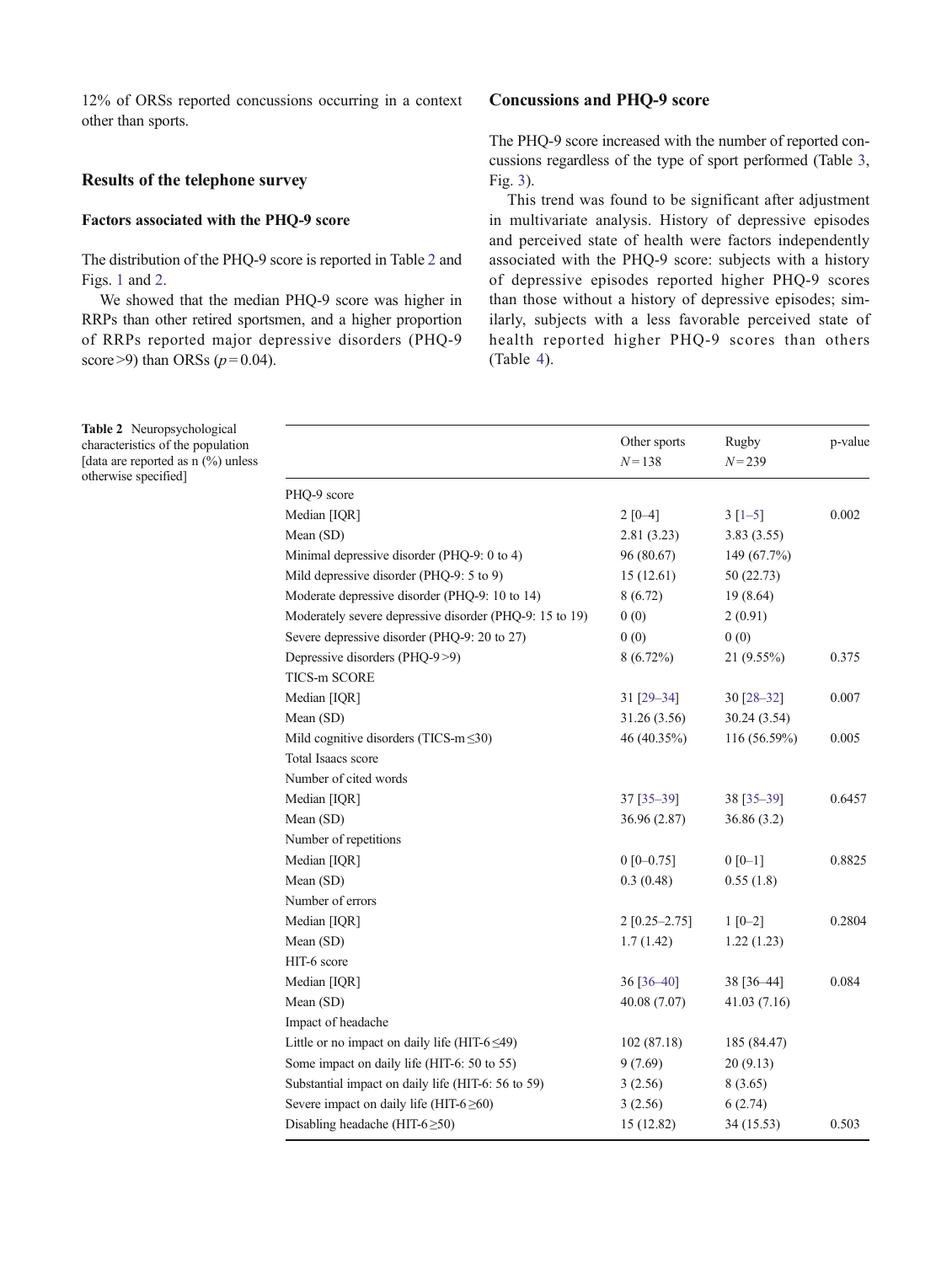<span id="page-6-0"></span>

Fig. 1 Distribution of PHQ-9 scores in the two groups of retired sportsmen (the height of the bar represents the number of subjects with the corresponding score)

#### Factors associated with the TICS-m score

The distribution of the TICS-m score is reported in Table [2](#page-5-0) and in Figs. [4](#page-7-0) and [5.](#page-7-0)

We showed that the median TICS-m score was lower in RRPs than ORSs ( $p = 0.007$ ), and more mild cognitive disorders (TICS-m score ≤30) were observed in RRPs compared to ORSs  $(p=0.005)$ .



Fig. 2 Distribution of severity of depressive disorders in the two groups of retired sportsmen

| <b>Table 3</b> Distribution of PHQ-9 scores according to the number of |  |  |  |  |
|------------------------------------------------------------------------|--|--|--|--|
| reported concussions                                                   |  |  |  |  |

|               |                 | Number of reported concussions |        |                                                                                                                                                                                          |       |
|---------------|-----------------|--------------------------------|--------|------------------------------------------------------------------------------------------------------------------------------------------------------------------------------------------|-------|
| Total<br>PHO- | Median<br>[IOR] | None                           | 1 or 2 | 3 or more<br>$2 \begin{bmatrix} 1-4 \\ 3 \end{bmatrix}$ $3 \begin{bmatrix} 1-6 \\ 3 \end{bmatrix}$ $3 \begin{bmatrix} 1-6 \\ 3 \end{bmatrix}$ $3 \begin{bmatrix} 1-5 \\ 3 \end{bmatrix}$ | Total |
| 9 score       |                 |                                |        | Mean (SD) 2.92 (3.1) 3.74 (3.57) 3.98 (3.77) 3.47 (3.47)                                                                                                                                 |       |

## Concussion regardless of the type of sport and detection of mild cognitive disorders

The median TICS-m score seemed to be lower if concussions were reported (Table [5](#page-8-0)).

After adjustment, smoking and higher education were factors independently associated with a higher TICS-m score, while the sport group and age were factors independently associated with a lower TICS-m score. No association was observed between the TICS-m score and number of reported concussions (Table [6\)](#page-8-0).

## Study of verbal fluency disorders

Overall, no significant difference in verbal fluency was observed between the two groups of retired sportsmen (Table [2\)](#page-5-0). In univariate analysis, neither the number of



Fig. 3 Boxplot representing the distribution of the number of reported concussions according to the presence of depressive disorders (PHQ-9 >9)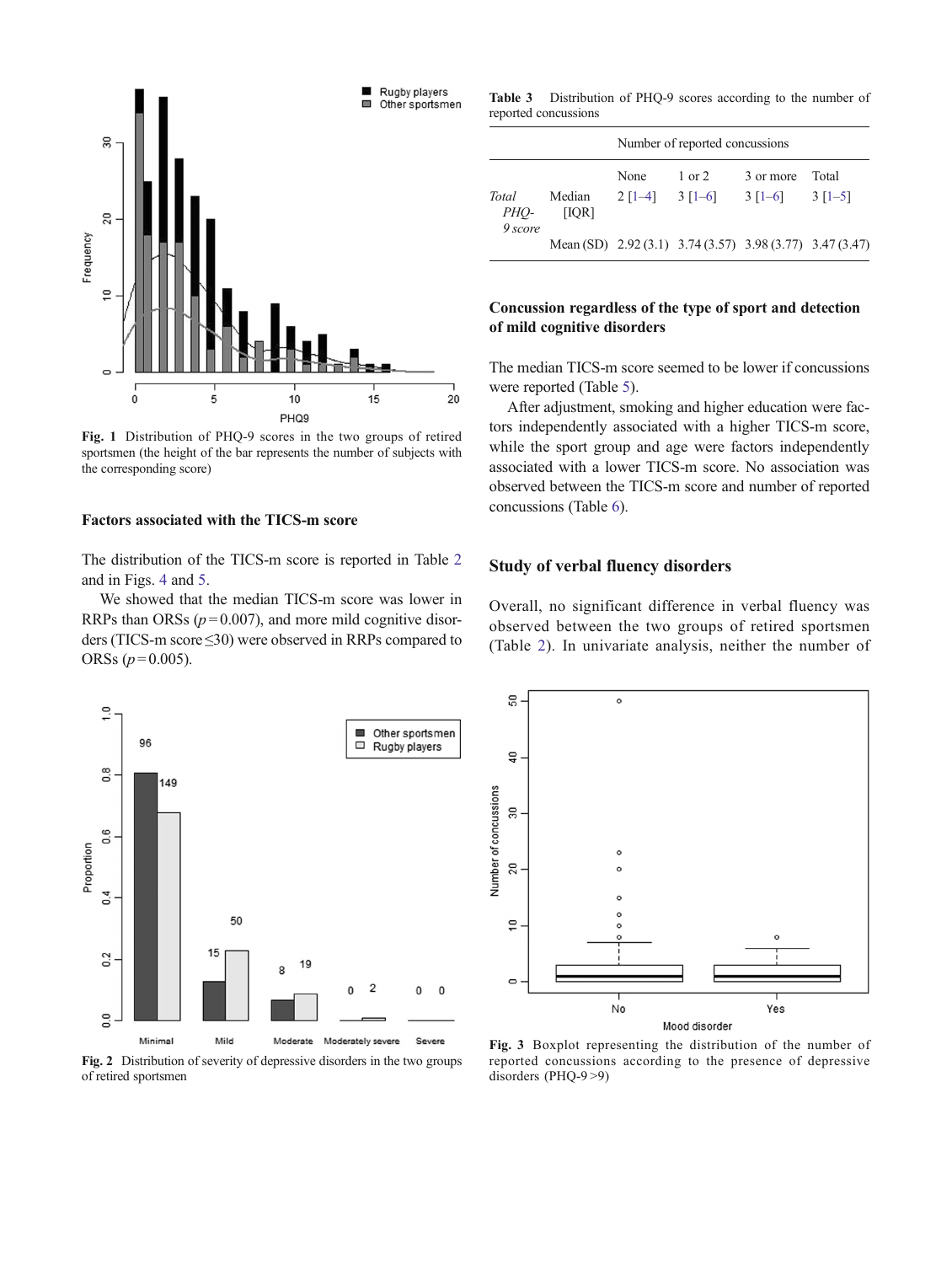<span id="page-7-0"></span>Table 4 Analysis of factors associated with the PHQ-9 score

|                             |           | Unadjusted estimate        | Adjusted estimate          | p     |
|-----------------------------|-----------|----------------------------|----------------------------|-------|
| Retired rugby players       |           | $1.02$ [0.25-1.79]         | $0.09$ [-0.98-1.15]        | 0.875 |
| Number of concussions       | 1 or 2    | $0.82$ [-0.07-1.70]        | $0.90$ [-0.17-1.97]        | 0.097 |
|                             | 3 or more | $1.06$ [0.17-1.95]         | $1.23$ [0.14-2.32]         | 0.026 |
| Reported depressive episode |           | 2.41 [1.28-3.53]           | $1.86$ [0.63-3.10]         | 0.003 |
| Chronic disease             |           | $1.01$ [-0.16-2.18]        | $0.78$ [-0.68-2.25]        | 0.292 |
| Impaired exercise capacity  |           | 2.14 [0.96-3.32]           | $1.90$ [ $-0.38-4.18$ ]    | 0.102 |
| Difficulty climbing stairs  |           | 3.73 [1.04-6.42]           | $0.99$ [-2.08-4.06]        | 0.525 |
| $BMI*$                      |           | $0.09$ [-0.00-0.18]        | $-0.05$ [ $-0.17-0.07$ ]   | 0.430 |
| Perceived state of health   | Good      | $-2.61$ [ $-4.67 - 0.56$ ] | $-2.85$ [ $-5.44 - 0.26$ ] | 0.031 |
|                             | Very good | $-4.42$ [ $-6.48 - 2.37$ ] | $-3.74$ [ $-6.41 - 1.07$ ] | 0.006 |
|                             | Excellent | $-3.91$ $[-6.13 - 1.69]$   | $-3.23$ [ $-6.05 - 0.42$ ] | 0.024 |

\*By increments of 1 kg/m<sup>2</sup>

NB: Interpretation of estimates: an estimate >0 indicates that the factor is associated with a higher PHQ-9 score; inversely, an estimate <0 indicates that the factor is associated with a lower PHQ-9 score

reported concussions nor the group of retired sportsmen was associated with a modification of the total Isaacs score.

The median HIT-6 score was higher in the group of RRPs than in the group of ORSs  $(p=0.084)$ , with a similar proportion of subjects with disabling headache with an impact on daily life in the two groups (Table [2](#page-5-0)).

## Factors associated with the HIT-6 score

The distribution of the HIT-6 score is reported in Table [2](#page-5-0) and Figs. [6](#page-9-0) and [7.](#page-9-0)



Fig. 4 Distribution of TICS-m scores in the two groups of retired sportsmen (the height of the bar represents the number of subjects with the corresponding score)

## Concussion and the HIT-6 score

The HIT-6 score increased with the number of reported concussions (Table [7](#page-9-0) and Fig. [8\)](#page-9-0).



Fig. 5 Distribution of the presence of mild cognitive disorders (TICSm <30) in the two groups of retired sportsmen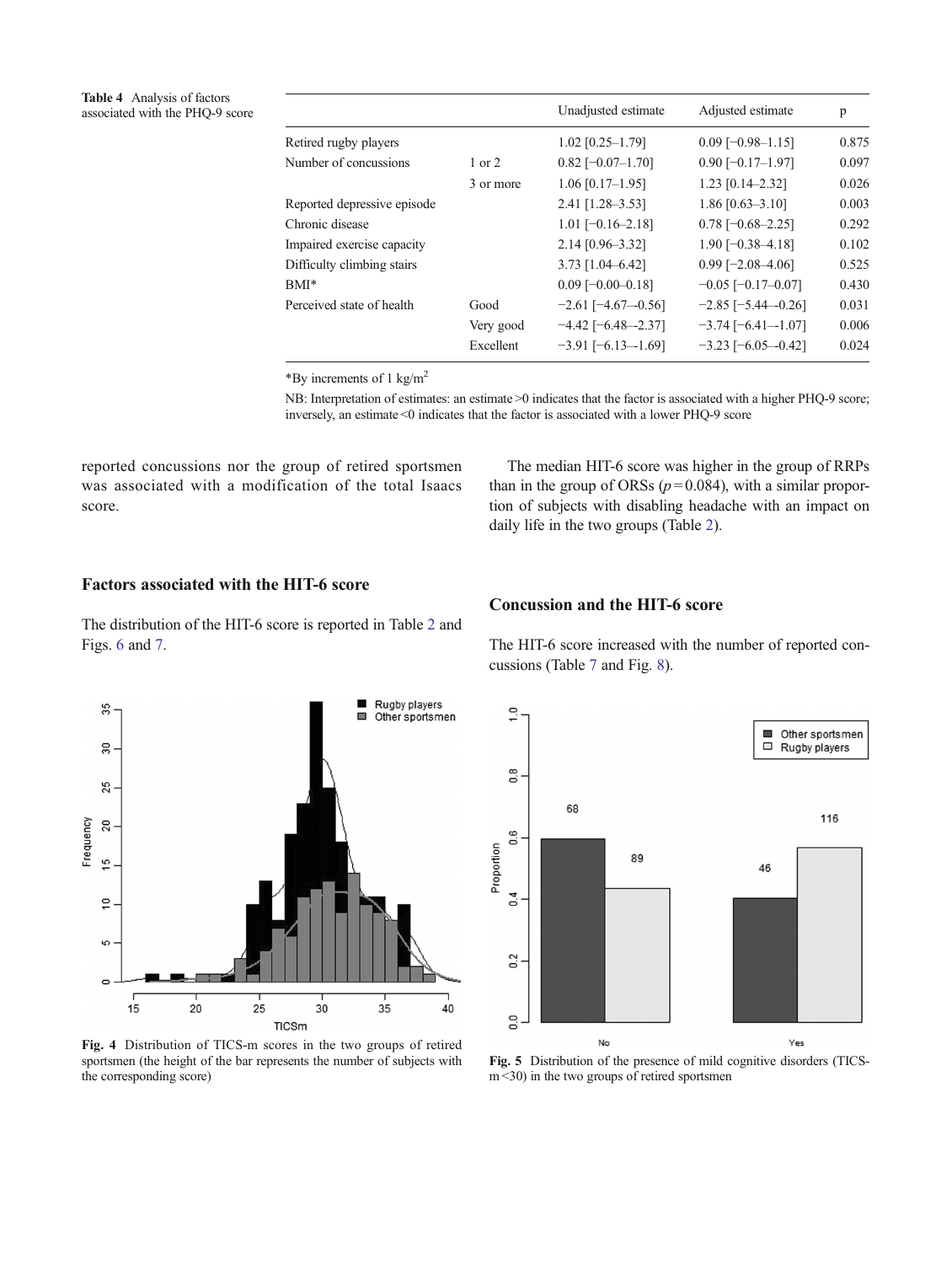<span id="page-8-0"></span>Table 5 Distribution of the TICS-m score according to the number of reported concussions

|                    |                           | Number of reported concussions      |                                           |                                          |                                        |  |
|--------------------|---------------------------|-------------------------------------|-------------------------------------------|------------------------------------------|----------------------------------------|--|
| Total TICS-m score | Median [IQR]<br>Mean (SD) | None<br>31 [28.75-33]<br>30.76(3.7) | 1 or 2<br>$30$ $[28 - 33]$<br>30.39(3.73) | 3 or more<br>$30$ [29-32]<br>30.62(3.23) | Total<br>$30$ [28.5–33]<br>30.61(3.57) |  |

This trend was found to be significant after adjustment on multivariate analysis (Table [8](#page-10-0)). A history of depression was also a factor independently associated with a higher HIT-6 score.

A statistically significant association was observed between the HIT-6 score used for the detection of chronic headache and the number of reported concussions.

## An important recruitment bias

Finding the names and contact information of subjects who ended their sporting career several decades previously is difficult. Sports club files are often fragmented and not updated. Some clubs may even have disappeared. The most reliable source remains retired player associations, but they only comprise former players who are still actively involved in rugby and the life of their former club. Contact with retired players is based more on word of mouth than reliable databases. A large proportion of players identified on game sheets cannot be contacted because they have changed region or even country or because they are now ill or even dead. Therefore, the study population is composed of players with better scores for the various factors studied inasmuch as they have maintained an effective network of social relations. It could be speculated that any abnormality detected in this population would be underestimated compared to the overall population, but probably not overestimated. This type of bias related to the

|                                      | Unadjusted estimate           | Adjusted estimate             | P       |
|--------------------------------------|-------------------------------|-------------------------------|---------|
| Retired rugby players                | $-1.019$ [ $-1.834 - 0.204$ ] | $-1.295$ [ $-2.503 - 0.087$ ] | 0.036   |
| Number of concussions                |                               |                               | 0.457   |
| None                                 | $\Omega$                      | $\theta$                      |         |
| 1 or 2                               | $-0.368$ [-1.316-0.580]       | $0.153$ [-1.059-1.364]        |         |
| 3 or more                            | $-0.138$ [ $-1.095-0.819$ ]   | $0.733$ [-0.533-2.000]        |         |
| Head injury unrelated to sport       | $0.773$ [-0.352-1.899]        | $0.437$ [-0.802-1.676]        | 0.487   |
| Higher education                     | 1.412 [0.627-2.198]           | 1.241 [0.351-2.132]           | 0.006   |
| Difficulty climbing stairs           | $-2.573$ [ $-5.488 - 0.341$ ] | $-0.838$ [ $-3.785-2.11$ ]    | 0.576   |
| Current or former smoker             | $0.598$ [-0.214-1.411]        | 1.072 [0.154-1.99]            | 0.022   |
| Perceived state of health            |                               |                               | < 0.001 |
| Very good or Excellent               |                               | 1.778 [0.819-2.736]           |         |
| Neurological disease                 | $-2.555$ [ $-5.068 - 0.041$ ] | $-1.789$ [ $-4.915-1.338$ ]   | 0.261   |
| Chronic disease                      | $-0.905$ [ $-2.147-0.338$ ]   | $0.919$ [-0.751-2.589]        | 0.279   |
| Age (by 1-year increments)           | $-0.116$ [ $-0.189 - 0.044$ ] | $-0.126$ [ $-0.213 - 0.04$ ]  | 0.004   |
| BMI ( $\text{kg/m}^2$ by increments) | $-0.094$ [ $-0.193 - 0.005$ ] | $0.08$ [-0.06-0.22]           | 0.259   |

NB: Interpretation of estimates: an estimate >0 indicates that the factor is associated with a higher TICS-m score; inversely, an estimate <0 indicates that the factor is associated with a lower TICS-m score.

#### **Discussion**

Table 6 Analysis of factors associated with the TICS-m score

This retrospective study conducted in 2014 in a population of retired, top-level sportsmen around the age of 50 years who had played competitive sport between 1985 and 1990 shows that:

RRPs reported more concussions per player and more recurrent concussions than ORSs.

A higher rate of major depressive disorder (defined by a PHQ-9>9) was observed in RRPs compared to ORSs. A statistically significant association was observed between the PHQ-9 score and number of reported concussions.

A higher rate of mild cognitive disorder (defined by a TICS-m score ≤30) was observed in RRPs compared to ORSs, but no statistically significant association was observed between the TICS-m score and number of reported concussions.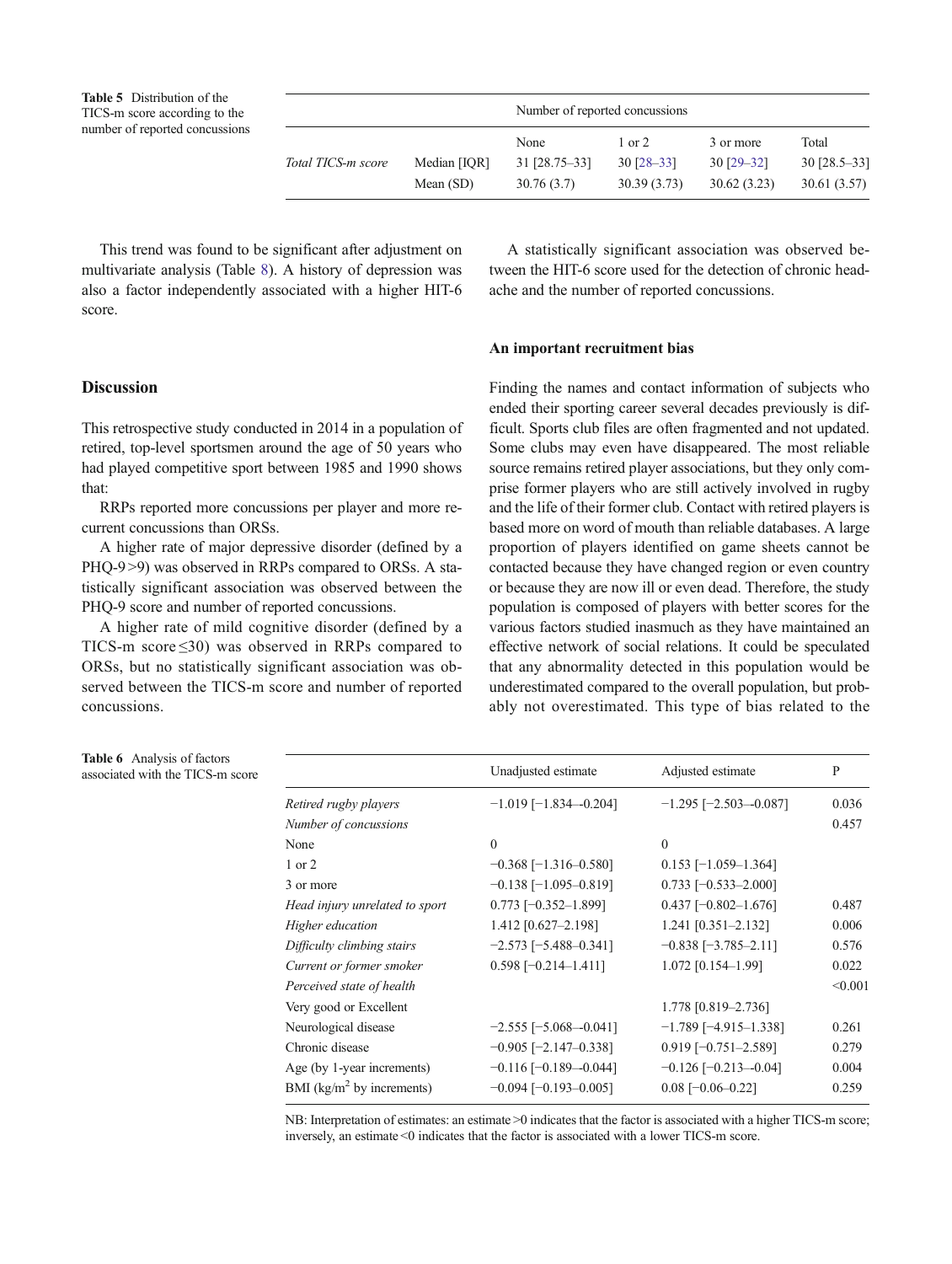<span id="page-9-0"></span>

selection of a healthier population has been extensively de-

sportsmen (the height of the bar represents the number of subjects with

The recruitment difficulty was compounded by the difficulty of ensuring good quality neurological assessment for subjects living in various regions all over France and still working, allowing them little time to participate in a study that would require global evaluation of their cognition, which could last several hours. It was therefore decided to conduct this

scribed in epidemiological studies [\[34\]](#page-11-0).

Choice of telephone interview

the corresponding score)

Table 7 Distribution of the HIT-6 score according to the number of reported concussions

|                |                 | Number of reported concussions |                                             |                 |                 |
|----------------|-----------------|--------------------------------|---------------------------------------------|-----------------|-----------------|
|                |                 | None                           | $1$ or $2$                                  | 3 or more       | Total           |
| HIT-6<br>score | Median<br>[IOR] |                                | 36 [36-40] 38 [36-44] 38 [36-46] 36 [36-43] |                 |                 |
|                | Mean<br>(SD)    | 39.53<br>(6.41)                | 41.11<br>(7.51)                             | 41.98<br>(7.53) | 40.71<br>(7.14) |

assessment by self-administered questionnaire and telephone interview. A similar methodology was used in the study by Guskiewicz on retired American football players [\[11\]](#page-11-0). The scores and scales used during the telephone interview are validated tools for the detection of depressive disorders, mild cognitive disorders and headache in the general population, with a global duration not exceeding 30 min, a duration compatible with the time that these retired players would be likely to devote to the survey.

#### The declarative nature of concussion: memorization bias

Another possible bias of the study is related to the declarative nature of concussions. These events were long considered a "normal" part of rugby and have been largely under-evaluated and under-declared even up until very recently [[38](#page-12-0)]. Furthermore, the only events retrospectively identified as concussion were usually those causing loss of consciousness, which represent only 15% of documented concussions [\[7\]](#page-11-0). Finally, these events are often accompanied by amnesia, which does not facilitate recall by the subjects concerned, particularly many



Fig. 7 Distribution of the severity of the impact of headache in the two groups of retired sportsmen



Fig. 8 Boxplot representing the distribution of the number of reported concussions according to the presence of disabling headache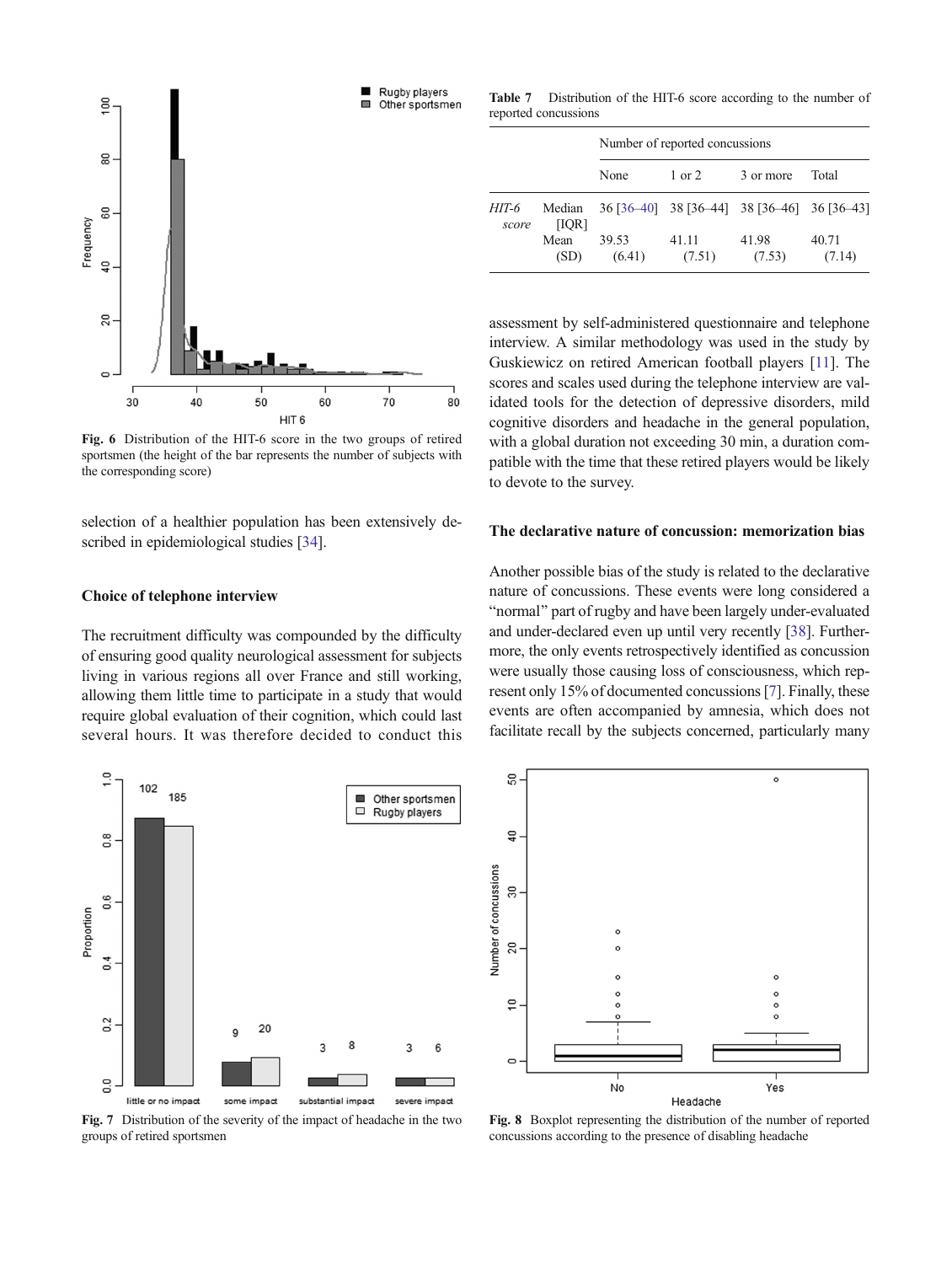#### <span id="page-10-0"></span>Table 8 Analysis of factors associated with the HIT-6 score

|                            | Unadjusted estimate        | Adjusted estimate         | P     |
|----------------------------|----------------------------|---------------------------|-------|
| Retired rugby players      | $0.91$ [-0.70-2.52]        | $-0.56$ [ $-2.48-1.36$ ]  | 0.567 |
| Number of concussions      |                            |                           |       |
| None                       | $\Omega$                   |                           |       |
| 1 or 2                     | $1.58$ [-0.26-3.42]        | $1.86$ [ $-0.22 - 3.94$ ] | 0.079 |
| 3 or more                  | 2.45 [0.62-4.28]           | $2.54$ [0.42-4.66]        | 0.019 |
| History of depression      | $2.65$ [0.24 - 5.06]       | $2.51$ [0.12 - 4.91]      | 0.040 |
| Impaired exercise capacity | $1.80$ [-0.68-4.27]        | $1.92$ [-0.56-4.40]       | 0.129 |
| $Age*$                     | $-0.12$ [ $-0.26 - 0.03$ ] | $-0.11$ $[-0.26 - 0.04]$  | 0.136 |

\*By 1-year increments

NB: Interpretation of estimates: an estimate >0 indicates that the factor is associated with a higher HIT-6 score; inversely, an estimate <0 indicates that the factor is associated with a lower HIT-6 score

years later. The number of reported concussions in this study is therefore probably largely underestimated.

## Other confounding factors

Other confounding factors were probably not collected. In order to minimize this bias, it was decided to compare RRPs with ORSs with little or no exposure to a risk of recurrent concussion, but who had achieved a comparable level of competitive sports during the same period and who had been submitted to the same environment (diet, smoking, drinking, doping temptation, etc.). It must be remembered that concussions can occur regardless of the sport considered, but that the main characteristic of contact sports is the possibility of repeated concussions, which can also occur in the context of other sports but much less frequently. Together with the type of sport (contact or non-contact sport), recurrent concussion is probably also related to individual high-risk behavior, which is another confounding factor that was not taken into account in the present study.

## Conclusion

This study showed that RRPs reported a significantly greater number of concussions and recurrent concussions than ORSs. Their results on the PHQ-9 score, used to detect depressive disorders, and the TICS-m score, used to detect mild cognitive disorders, were also significantly different. A statistically significant association was observed between the PHQ-9 score and number of reported concussions regardless of the type of sport performed, but no such association was observed for the TICS-m score. Finally, a statistically significant association was also observed between the HIT-6 score and the number of reported concussions. These results confirm some of the

results reported in American football players. However, no increased incidence of clinically significant episodes of depression or cognitive decline was observed in this population of retired sportsmen compared to the general population. Due to the numerous biases of this study design, these results need to be confirmed, ideally by means of larger scale prospective studies.

Acknowledgments We thank Timothée Six for help with the data acquisition.

This work was supported by a grant from the Fédération Française de Rugby (FFR) and the Ligue Nationale de Rugby (LNR) and performed under the auspices of the Comité National Olympique et du Sport Français (CNOSF). There are no competing interests.

#### Compliance with ethical standards

Funding The Fédération Française de Rugby (FFR) and la Ligue Nationale de Rugby (LNR) provided financial support in the form of research technician funding. The sponsor had no role in the design or conduct of this research.

Conflict of interest All authors certify that they have no affiliations with or involvement in any organization or entity with any financial interest (such as honoraria; educational grants; participation in speakers' bureaus; membership, employment, consultancies, stock ownership, or other equity interest; and expert testimony or patent-licensing arrangements), or non-financial interest (such as personal or professional relationships, affiliations, knowledge or beliefs) in the subject matter or materials discussed in this manuscript. Drs. Jean-Claude Peyrin and Bernard Dusfour are respectively president of the medical committee of the FFR and of the LNR.

Ethical approval All procedures performed in studies involving human participants were in accordance with the ethical standards of the institutional and/or national research committee and with the 1964 Helsinki Declaration and its later amendments or comparable ethical standards.

Informed consent Informed consent was obtained from all individual participants included in the study.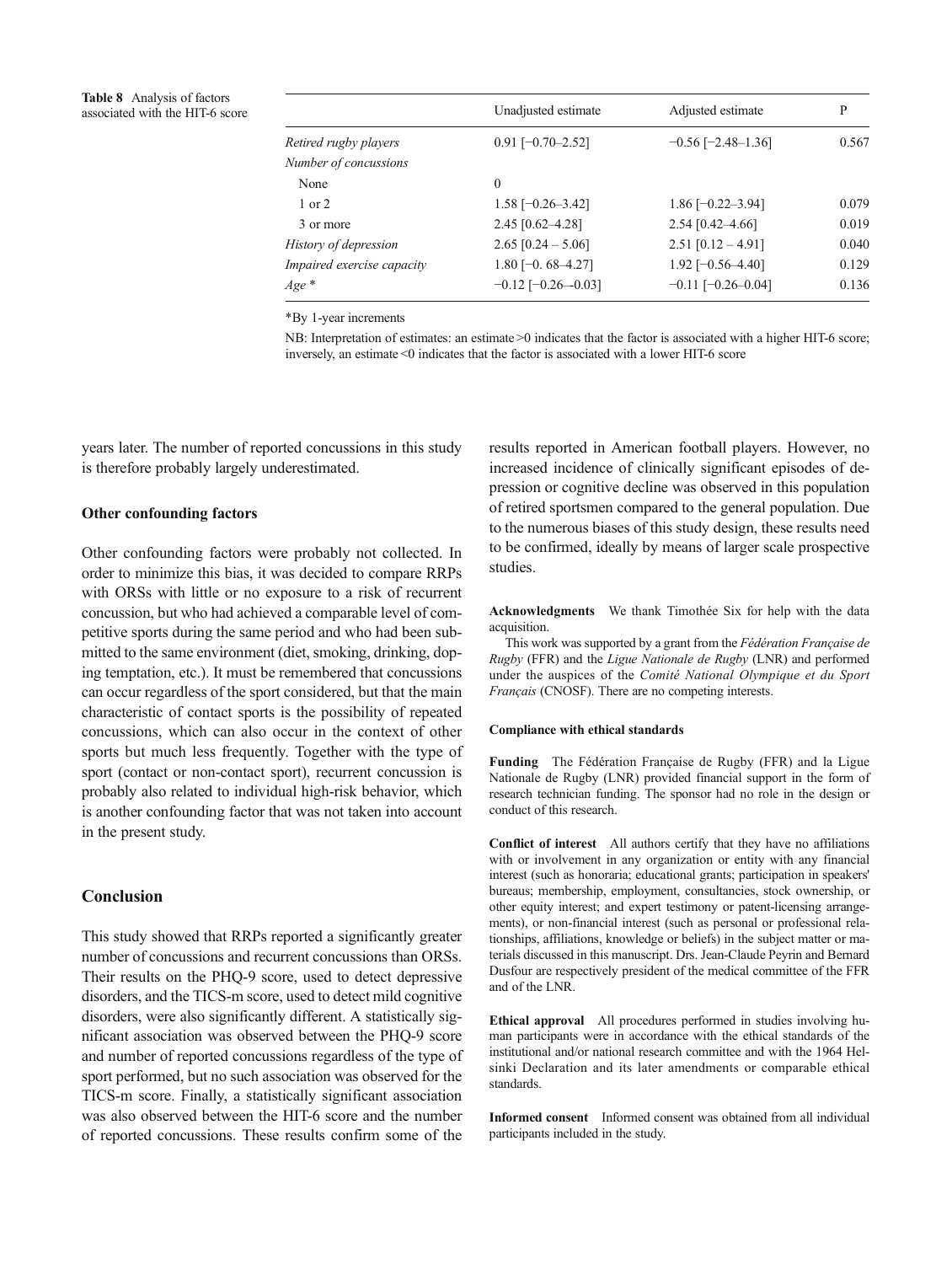#### <span id="page-11-0"></span>References

- 1. ACRM: Mild Traumatic Brain Injury Committee (1993) Definition of mild traumatic brain injury. J Head Trauma Rehabil 8(3):86–87
- 2. Aubry M, Cantu R, Dvorak J, Graf-Baumann T, Johnston K, Kelly J, Lovell M, McCrory P, Meeuwisse W, Schamasch P, Concussion in Sport Group (2002) Summary and agreement statement of the First International Conference on Concussion in Sport, Vienna 2001. Recommendations for the improvement of safety and health of athletes who may suffer concussive injuries. Clin J Sport Med 12(1):6–11
- 3. Cantu RC (2007) Chronic traumatic encephalopathy in the National Football League. Neurosurgery 61(2):223–225
- 4. Carney N, Ghajar J, Jagoda A, Bedrick S, Davis-O Reilly C, du Coudray H, Hack D, Helfand N, Huddleston A, Nettleton T, Riggio S (2014) Concussion guidelines step 1: systematic review of prevalent indicators. Neurosurgery 75(Suppl 1):S3–S15
- 5. Cook SE, Marsiske M, McCoy KJ (2009) The use of the Modified Telephone Interview for Cognitive Status (TICS-M) in the detection of amnestic mild cognitive impairment. J Geriatr Psychiatry Neurol 22(2):103–109
- 6. Critchley M (1949) Punch-drunk syndromes: the chronic traumatic encephalopathy of boxers. Hommage à Clovis Vincent. Neurochirurgie, Maloine, Paris
- 7. Decq P, Chermann J-F, Loiseau H, Pariente J, Touchon J, Mias L, Vidalin H, Lagarrigue J (2011) Professional rugby and head injury (Concussions): Guidelines for their management in France. J de Traumatologie du Sport 28(4):227–242
- 8. Gessel LM, Fields SK, Collins CL, Dick RW, Comstock RD (2007) Concussions among United States high school and collegiate athletes. J Athl Train 42(4):495–503
- 9. Gonzalez HM, Tarraf W, Whitfield KE, Vega WA (2010) The epidemiology of major depression and ethnicity in the United States. J Psychiatr Res 44(15):1043–1051
- 10. Guskiewicz KM, Marshall SW, Bailes J, McCrea M, Cantu RC, Randolph C, Jordan BD (2005) Association between recurrent concussion and late-life cognitive impairment in retired professional football players. Neurosurgery 57(4):719–726
- 11. Guskiewicz KM, Marshall SW, Bailes J, McCrea M, Harding HP Jr, Matthews A, Mihalik JR, Cantu RC (2007) Recurrent concussion and risk of depression in retired professional football players. Med Sci Sports Exerc 39(6):903–909
- 12. Headache Classification Committee of the International Headache (2013) The International Classification of Headache Disorders, 3rd edition. Cephalalgia 33(9):629–808
- 13. Hollis SJ, Stevenson MR, McIntosh AS, Shores EA, Finch CF (2012) Compliance with return-to-play regulations following concussion in Australian schoolboy and community rugby union players. Br J Sports Med 46(10):735–740
- 14. Hootman JM, Dick R, Agel J (2007) Epidemiology of collegiate injuries for 15 sports: summary and recommendations for injury prevention initiatives. J Athl Train 42(2):311–319
- 15. Kemp SP, Hudson Z, Brooks JH, Fuller CW (2008) The epidemiology of head injuries in English professional rugby union. Clin J Sport Med 18(3):227–234
- 16. King D, Hume PA, Brughelli M, Gissane C (2015) Instrumented mouthguard acceleration analyses for head impacts in amateur rugby union players over a season of matches. Am J Sports Med 43(3): 614–624
- 17. Kroenke K, Spitzer RL, Williams JB (2001) The PHQ-9: validity of a brief depression severity measure. J Gen Intern Med 16(9):606– 613
- 18. Lacoste L, Trivalle C (2009) Adaptation française d'un outil d'évaluation par téléphone des troubles mnésiques: le French

Telephone Interview for Cognitive Status Modified F-TICS-m). Neurologie-Psychiatrie-Gériatrie 9(49):17–22

- 19. Laker SR (2011) Epidemiology of concussion and mild traumatic brain injury. PM R 3(10 Suppl 2):S354–S358
- 20. Lehman EJ, Hein MJ, Baron SL, Gersic CM (2012) Neurodegenerative causes of death among retired National Football League players. Neurology 79(19):1970–1974
- 21. Lincoln AE, Caswell SV, Almquist JL, Dunn RE, Norris JB, Hinton RY (2011) Trends in concussion incidence in high school sports: a prospective 11-year study. Am J Sports Med 39(5):958–963
- 22. Makdissi M, Darby D, Maruff P, Ugoni A, Brukner P, McCrory PR (2010) Natural history of concussion in sport: markers of severity and implications for management. Am J Sports Med 38(3):464–471
- 23. Martin A, Rief W, Klaiberg A, Braehler E (2006) Validity of the Brief Patient Health Questionnaire Mood Scale (PHQ-9) in the general population. Gen Hosp Psychiatry 28(1):71–77
- 24. Martin M, Blaisdell B, Kwong JW, Bjorner JB (2004) The Short-Form Headache Impact Test (HIT-6) was psychometrically equivalent in nine languages. J Clin Epidemiol 57(12):1271–1278
- 25. McCrory P, Johnston K, Meeuwisse W, Aubry M, Cantu R, Dvorak J, Graf-Baumann T, Kelly J, Lovell M, Schamasch P (2005) Summary and agreement statement of the 2nd International Conference on Concussion in Sport, Prague. Br J Sports Med 39(4):196–204
- 26. McCrory P, Meeuwisse W, Johnston K, Dvorak J, Aubry M, Molloy M, Cantu R (2009) Consensus statement on concussion in sport—the Third International Conference on Concussion in Sport held in Zurich, November 2008. Phys Sportsmed 37(2): 141–159
- 27. McCrory P, Meeuwisse WH, Kutcher JS, Jordan BD, Gardner A (2013) What is the evidence for chronic concussion-related changes in retired athletes: behavioural, pathological and clinical outcomes? Br J Sports Med 47(5):327–330
- 28. McCrory P, Meeuwisse WH, Aubry M, Cantu B, Dvorák J, Echemendia RJ, Engebretsen L, Johnston K, Kutcher JS, Raftery M, Sills A, Benson BW, Davis GA, Ellenbogen RG, Guskiewicz K, Herring SA, Iverson GL, Jordan BD, Kissick J, McCrea M, McIntosh AS, Maddocks D, Makdissi M, Purcell L, Putukian M, Schneider K, Tator CH, Turner M (2013) Consensus statement on concussion in sport: the 4th International Conference on Concussion in Sport held in Zurich, November 2012. Br J Sports Med 47(5):250–258
- 29. McKee AC, Gavett BE, Stern RA, Nowinski CJ, Cantu RC, Kowall NW, Perl DP, Hedley-Whyte ET, Price B, Sullivan C, Morin P, Lee HS, Kubilus CA, Daneshvar DH, Wulff M, Budson AE (2010) TDP-43 proteinopathy and motor neuron disease in chronic traumatic encephalopathy. J Neuropathol Exp Neurol 69(9):918–929
- 30. Merritt VC, Rabinowitz AR, Arnett PA (2015) Injury-related predictors of symptom severity following sports-related concussion. J Clin Exp Neuropsychol 37(3):265–275
- 31. Mortimer JA, van Duijn CM, Chandra V, Fratiglioni L, Graves AB, Heyman A, Jorm AF, Kokmen E, Kondo K, Rocca WA (1991) Head trauma as a risk factor for Alzheimer's disease: a collaborative re-analysis of case-control studies. EURODEM Risk Factors Research Group. Int J Epidemiol 20(Suppl 2):S28–S35
- 32. Omalu BI, DeKosky ST, Minster RL, Kamboh MI, Hamilton RL, Wecht CH (2005) Chronic traumatic encephalopathy in a National Football League player. Neurosurgery 57(1):128–134
- 33. Omalu BI, DeKosky ST, Hamilton RL, Hamilton RL, Minster RL, Kamboh MI, Shakir AM, Wecht CH (2006) Chronic traumatic encephalopathy in a national football league player: part II. Neurosurgery 59(5):1086–1092
- 34. Rothman KJ, Greenland S, Lash TL (2008) Modern Epidemiology. Wolters Kluwer Health/Lippincott Williams & Wilkins
- 35. Schulz MR, Marshall SW, Mueller FO, Yang J, Weaver NL, Kalsbeek WD, Bowling JM (2004) Incidence and risk factors for